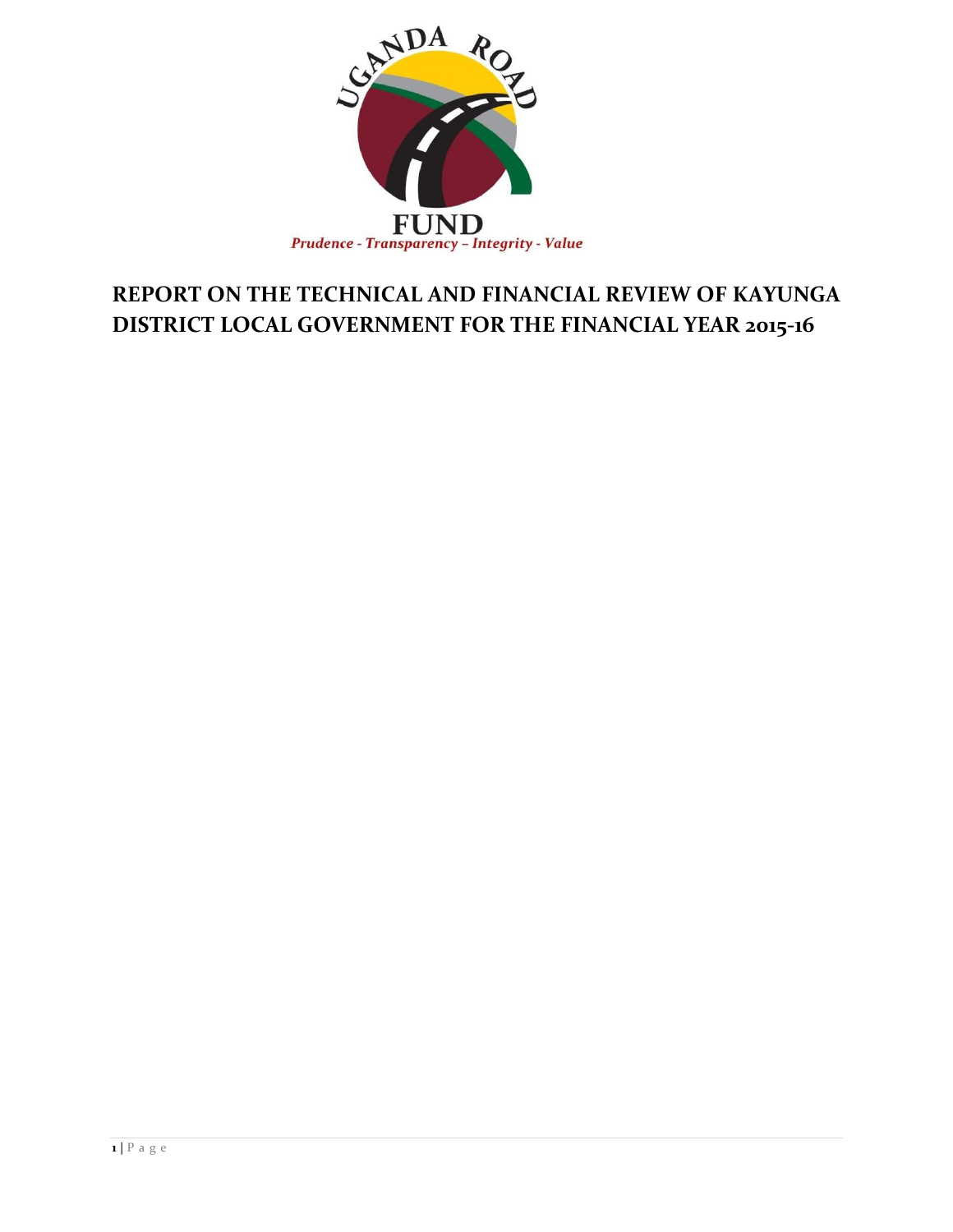## **TABLE OF CONTENTS**

| 1. |     |                                                                                          |
|----|-----|------------------------------------------------------------------------------------------|
|    | 1.1 |                                                                                          |
|    | 1.2 |                                                                                          |
|    | 1.3 |                                                                                          |
|    | 1.4 |                                                                                          |
|    | 1.5 |                                                                                          |
|    | 1.6 |                                                                                          |
|    | 1.7 |                                                                                          |
| 2. |     |                                                                                          |
| 3. |     | SPECIFIC TECHNICAL REVIEW FINDINGS ON SELECTED ROADS INSPECTED12                         |
|    | 3.1 |                                                                                          |
|    | 3.2 |                                                                                          |
| 4. |     |                                                                                          |
|    | 4.1 |                                                                                          |
|    | 4.2 | Appendix II - Analysis of dates funds released to the works account and the town council |
|    | 4.3 |                                                                                          |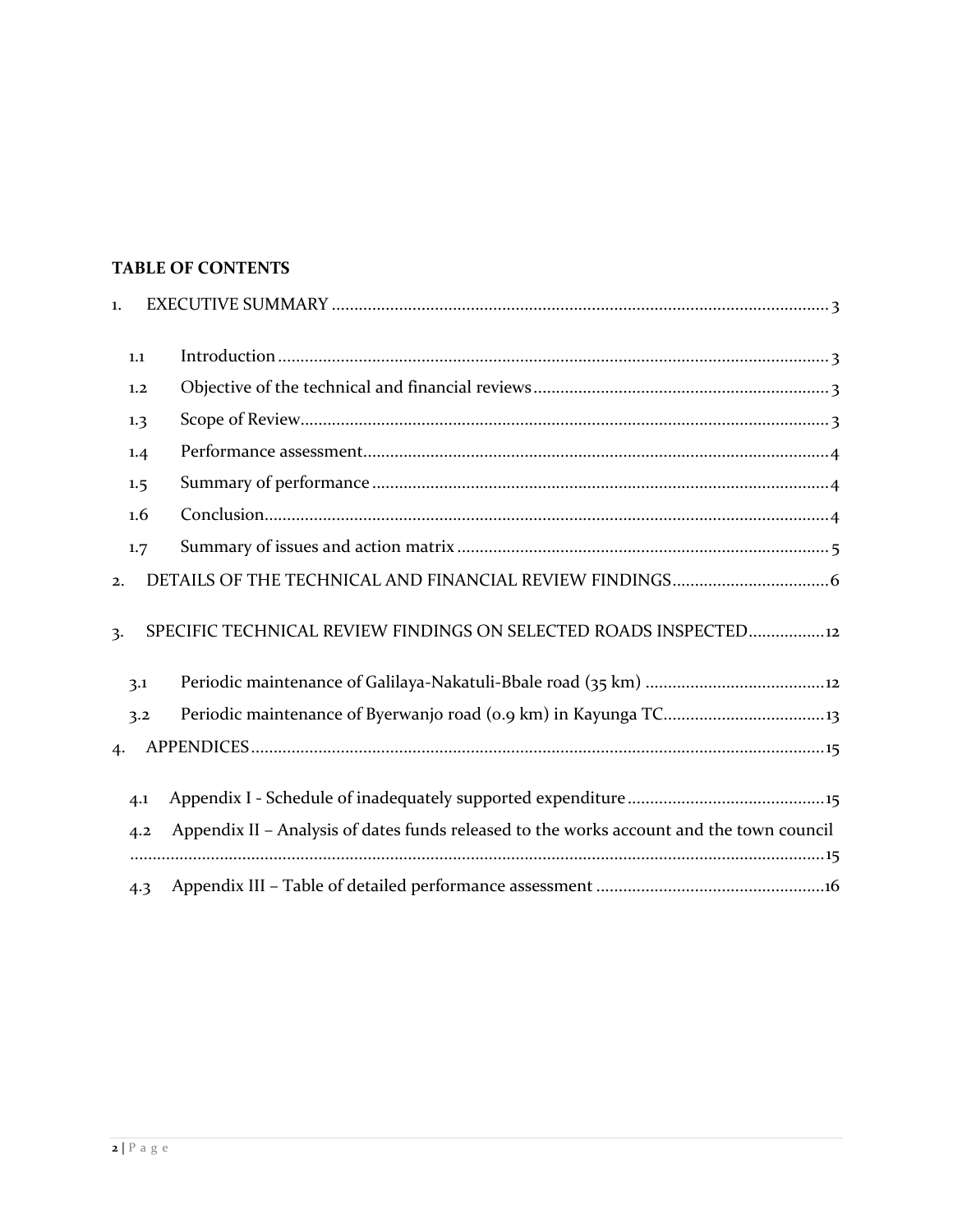## **REPORT ON THE TECHNICAL AND FINANCIAL REVIEW OF KAYUNGA DISTRICT LOCAL GOVERNMENT FOR THE FINANCIAL YEAR 2015-16**

## <span id="page-2-0"></span>**1. EXECUTIVE SUMMARY**

### <span id="page-2-1"></span>**1.1 Introduction**

The Uganda Road Fund Act 2008 established the Uganda Road Fund (URF) for the purpose of financing routine and periodic maintenance of public roads; to facilitate the delivery of road maintenance services; to provide for the management of the Fund; and for other related matters.

The objectives are:

- To finance the routine and periodic maintenance of public roads in Uganda;
- To ensure that public roads are maintained at all times; and
- To advise the Minister, in consultation with the Minister responsible for roads and the Minister responsible for local governments on; the preparation, efficient and effective implementation of the Annual Road Maintenance Programme; and the control of overloading of vehicles on public roads.

### <span id="page-2-2"></span>**1.2 Objective of the technical and financial reviews**

The Uganda Road Fund performed a technical and financial review of road maintenance projects in Kayunga District for the period July 2015 to June 2016. The purpose of the review was to provide assurance to the URF Board that funds disbursed in the period under review were utilised in accordance with the provisions in the work plans, performance agreements and the URF Act. Furthermore, reviews aimed to verify that the use of such resources was efficient, effective and with due regard to economy and transparency.

The specific objectives of the review were:

- To establish financial propriety in management of URF funds;
- To establish the extent of compliance with laws, regulations, guidelines, performance agreements and work plans in fund management, procurement and program implementation;
- To determine the extent to which funded works and services were executed by Kayunga District; and
- To determine effectiveness of oversight and support organs such as District Roads Committee (DRC), Internal Audit on work plans and programs of Kayunga District.

#### <span id="page-2-3"></span>**1.3 Scope of Review**

The review was carried out based on the relevant laws and regulations including but not limited to:

- a) The Uganda Road Fund Act 2008;
- b) The Public Finance Management Act 2015;
- c) The Public Procurement and Disposal of Public Assets Act 2003;
- d) The Internal Audit Manual of the Uganda Road Fund;
- e) The Finance and Accounting Manual of the Uganda Road Fund;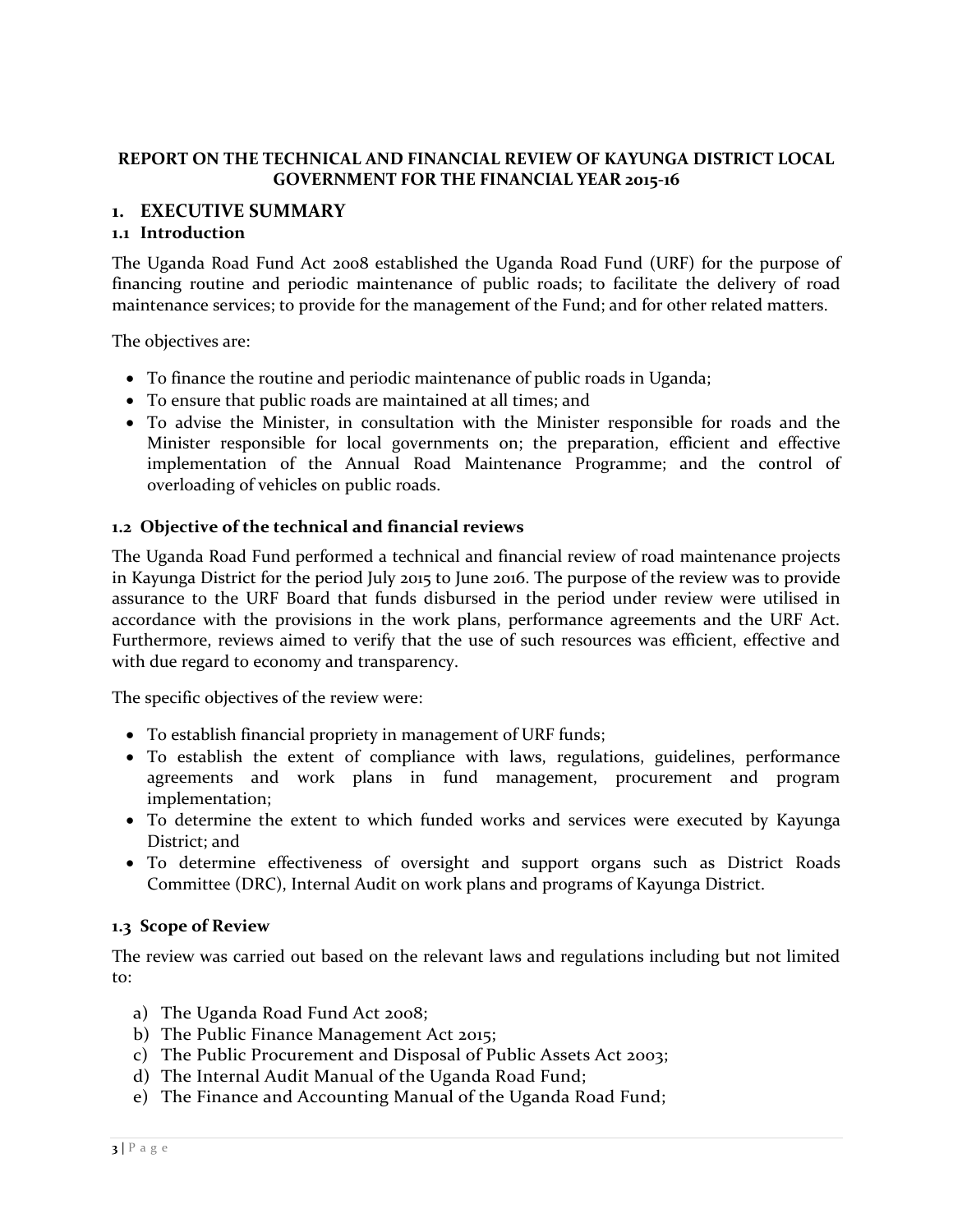- f) One Year Road Maintenance Plans for FY2015/16;
- g) Performance agreements for FY2015/16; and
- h) Other standards of sound professional practice.

The budget of the District for the FY2015/16 was UGX 793,252,082/= which was planned to finance the activities summarised below in:

|                      | <b>Routine</b><br>Manual | <b>Routine</b><br><b>Mechanised</b> | Periodic<br>Maintenance | <b>Mechanical</b><br><b>Imprest</b> | Other<br>Works | Totals      |
|----------------------|--------------------------|-------------------------------------|-------------------------|-------------------------------------|----------------|-------------|
| Kayunga District     | 176,490,000<br>(324KM)   | 87,264,000<br>(34Km)                | 214,544,000<br>(34.5KM) | 72,436,000                          | 32,970,000     | 583,704,000 |
| Kayunga Town Council | 17,280,000<br>(28KM)     | 16,429,746<br>(i3KM)                | 73,834,200<br>(1.3KM)   | 12,795,570                          | 15,402,566     | 135,742,082 |
| Kayunga CARs         | 25,465,000<br>(168KM)    | 45,948,000<br>$_{17}$ KM)           | $\Omega$                | $\mathbf{o}$                        | 2,393,000      | 73,806,000  |
| <b>Sub Total</b>     | 219,235,000              | 149,641,746                         | 288,378,200             | 87,231,570                          | 50,765,566     | 793,252,082 |

## <span id="page-3-0"></span>**1.4 Performance assessment**

This report presents performance of the agency during the period, identifying the critical exceptions in governance, financial management, procurement, project implementation and reporting that need to be addressed. The agency was rated and scored in the various performance areas against a standard scale as defined below:

| Overall performance rating (%) |                |  |  |  |
|--------------------------------|----------------|--|--|--|
| $0 - 25$                       | Unsatisfactory |  |  |  |
| $25 - 50$                      | Weak           |  |  |  |
| $50 - 75$                      | Adequate       |  |  |  |
| 75-100                         | Good           |  |  |  |

The report also includes suggested recommendations and proposed way forward.

## <span id="page-3-1"></span>**1.5 Summary of performance**

The table below summarises the district performance in the various areas reviewed by the audit team. Details of the assessment are attached in Appendix 2.

| No.          | <b>Performance Area</b>        | Weight<br>(%) | Aggregate<br>Score $(\%)$ |
|--------------|--------------------------------|---------------|---------------------------|
| ı            | Planning and Budgeting         | 20            | 16                        |
| $\mathbf{2}$ | <b>Procurement Processes</b>   | 8             | 5                         |
| 3            | Project Management and Control | 30            | 13                        |
| 4            | <b>Actual Works Done</b>       | 25            | 17                        |
| 5            | Oversight                      | 10            | $\Omega$                  |
| 6            | <b>Agency Capacity</b>         |               | 04                        |
|              | Total                          | 100           | 63                        |

## <span id="page-3-2"></span>**1.6 Conclusion**

Based on the evaluation of the function areas highlighted above, the performance of the district is rated at **63%** which is **adequate**. Management needs to put in place an appropriate action plan to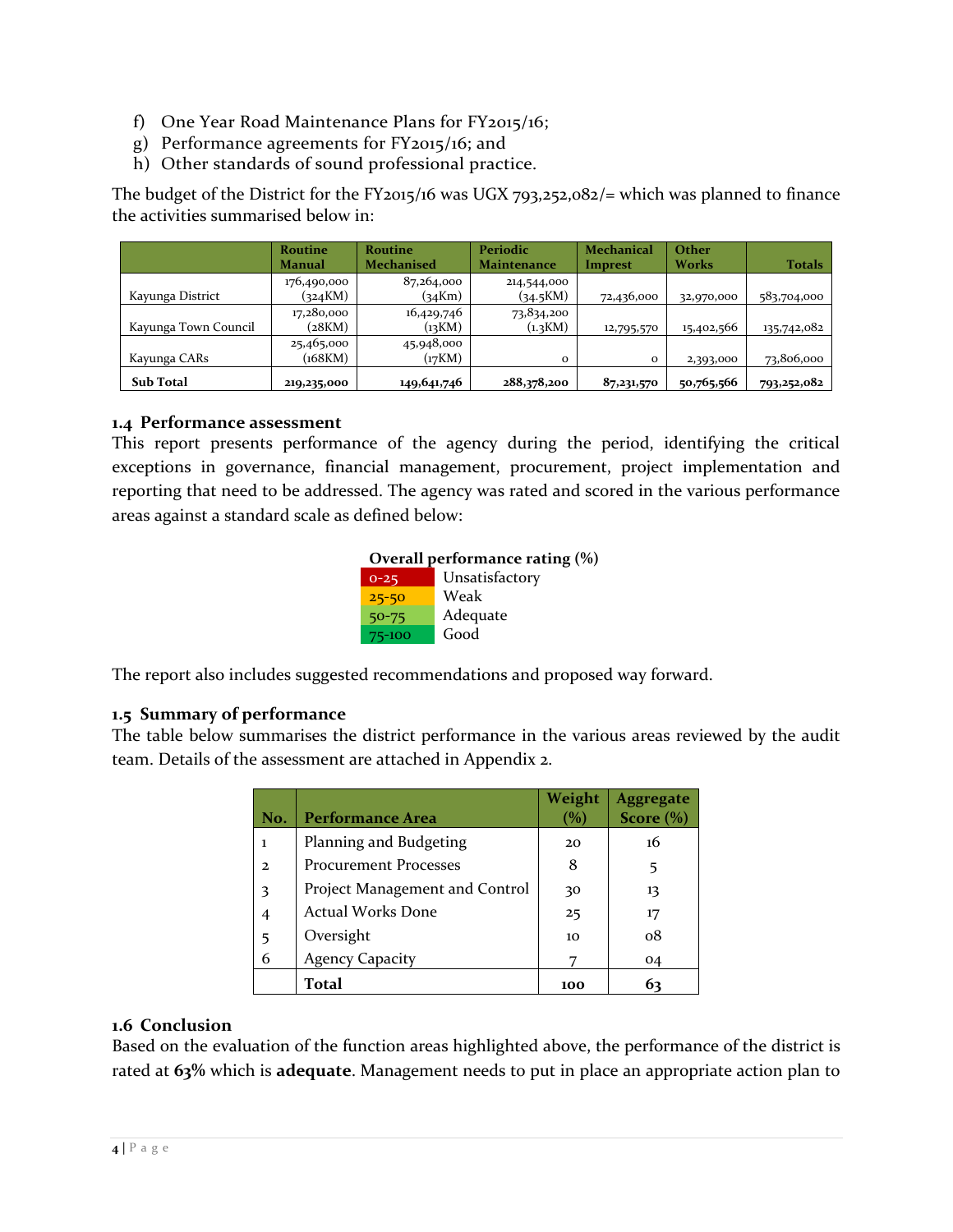address the issues noted and ensure effective utilisation of URF's funds and safeguard the assets of the district in future.

| <i><u><b>Issue</b></u></i> |                                                                                                                                                                                                                                                                                                                         | <b>Action Required</b>                                                                                                                                                                                                                                                    | <b>Actio</b><br>n by | <b>Timeline</b>                                       |
|----------------------------|-------------------------------------------------------------------------------------------------------------------------------------------------------------------------------------------------------------------------------------------------------------------------------------------------------------------------|---------------------------------------------------------------------------------------------------------------------------------------------------------------------------------------------------------------------------------------------------------------------------|----------------------|-------------------------------------------------------|
| 1.                         | Deviation from engineering design and<br>implementation standards and practices:<br>Inadequate<br>quality<br>control<br>a.<br>procedures<br>Failure to install signage<br>$\mathbf{b}$ .<br>Inadequate<br>for<br>compaction<br>c.<br>earthworks<br>Narrow carriageway on Galilaya-<br>d.<br>Nakatuli-Bbale road (35 km) | . To start conducting quality control<br>tests for construction materials<br>• To install signage on all road projects<br>· Provide for adequate drainage while<br>implementing road works<br>• Ensure compaction of earthworks<br>• Follow MoWT standards for road works | CAO                  | Effective Q2<br>of FY 2016/17                         |
|                            | Failure to maintain records and information<br>for the following key functions and activities:<br>Records to track budget performance<br>a.<br>for projects<br>b. Accurate accountability reports to<br><b>URF</b>                                                                                                      | The district should maintain the requisite<br>records to enable tracking of funds                                                                                                                                                                                         | CAO                  | With<br>effect<br>from Q <sub>2</sub> of<br>FY2016/17 |
| 2.                         | substantive<br>District<br>Absence<br>of<br>a<br>Engineer                                                                                                                                                                                                                                                               | Recruit competent and adequate staff to<br>manage road maintenance works.                                                                                                                                                                                                 | CAO                  | Immediate                                             |
| 3.                         | Lack of a unit rates schedules for<br>tracking<br>planning<br>and<br>budget<br>performance and costs                                                                                                                                                                                                                    | Derive unit rates for road maintenance<br>activities and draw up a schedule                                                                                                                                                                                               | <b>CAO</b>           | With<br>effect<br>from Q <sub>2</sub> of<br>FY2016/17 |
| 4.                         | Inadequate interventions on Galilaya-<br>Nakatuli-Bbale Road                                                                                                                                                                                                                                                            | Schedule for road rehabilitation                                                                                                                                                                                                                                          | CAO                  | Immediate                                             |
|                            | Poor financial management records<br>Failure to certify cashbooks and<br>a.<br>bank reconciliation statements<br>Non submission of Q4 FY 15/16<br>b.<br>accountability report to URF<br>Lack of proper measures to enforce<br>c.<br>accountability<br>of<br><b>URF</b><br>funds<br>disbursed to sub agencies            | Provide explanations to the anomalies<br>and ensure proper financial management<br>procedures, submit Q4 accountability<br>report to URF and enforce accountability<br>of funds disbursed to sub agencies                                                                 | CAO                  | effect<br>With<br>from Q <sub>2</sub> of<br>FY2016/17 |

## <span id="page-4-0"></span>**1.7 Summary of issues and action matrix**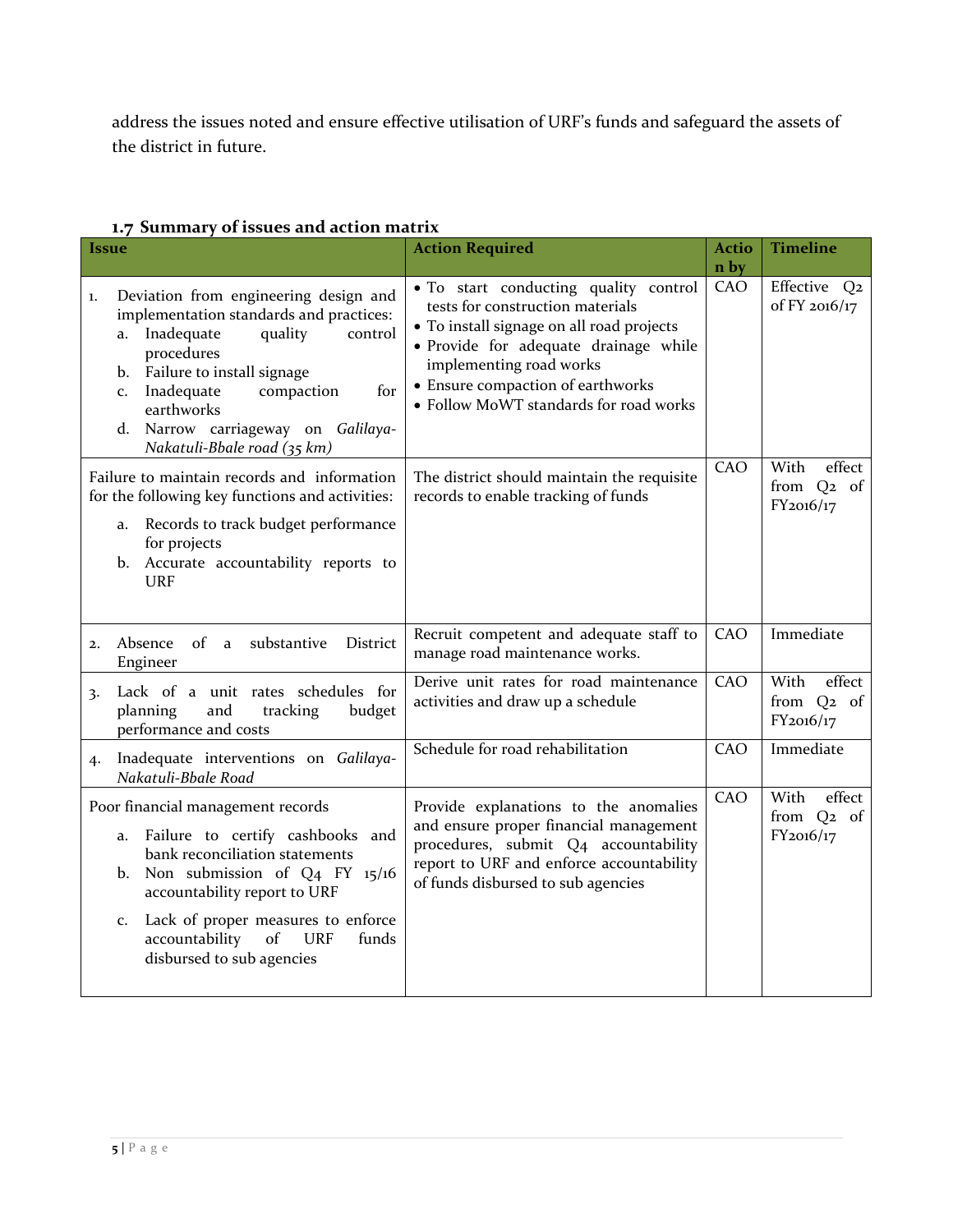<span id="page-5-0"></span>

| <b>AREA</b>                                       |                                                                                                                                                                                                                                                                                                                                                                                                                          | <b>STATEMENT OF CONDITION/FINDING</b>                                                                                                                        |                                                                                                                                                              |                                                                                                                                                     | <b>IMPLICATION</b>                                                                                                                | <b>RESPONSE</b>                                                                                                                                                                                              | <b>RECOMMENDATIO</b><br><b>NS</b>                                                                                                                                                                   |
|---------------------------------------------------|--------------------------------------------------------------------------------------------------------------------------------------------------------------------------------------------------------------------------------------------------------------------------------------------------------------------------------------------------------------------------------------------------------------------------|--------------------------------------------------------------------------------------------------------------------------------------------------------------|--------------------------------------------------------------------------------------------------------------------------------------------------------------|-----------------------------------------------------------------------------------------------------------------------------------------------------|-----------------------------------------------------------------------------------------------------------------------------------|--------------------------------------------------------------------------------------------------------------------------------------------------------------------------------------------------------------|-----------------------------------------------------------------------------------------------------------------------------------------------------------------------------------------------------|
|                                                   |                                                                                                                                                                                                                                                                                                                                                                                                                          |                                                                                                                                                              |                                                                                                                                                              |                                                                                                                                                     |                                                                                                                                   |                                                                                                                                                                                                              |                                                                                                                                                                                                     |
| <b>PLANNING</b><br><b>AND</b><br><b>BUDGETING</b> | $\checkmark$ Annual work plan for the FY2015/16<br>The annual work plan for the FY2015/16 was in place and<br>submitted to the URF on the 17 <sup>th</sup> August 2015. However, the<br>following observations were noted:<br>o A schedule of unit rates for formulation of the annual<br>work plan where not availed.<br>o The review team was not provided with the<br>procurement plan for the FY 2015-16 for review. |                                                                                                                                                              |                                                                                                                                                              |                                                                                                                                                     | Lack of a unit rates'<br>schedule<br>makes<br>assessment of the<br>reasonableness<br>- of<br>road maintenance<br>costs impossible | It was true that the unit<br>rates schedule was not<br>attached to the workplan<br>but it will be attached on<br>workplans<br>of<br>the<br>subsequent financial years<br>starting Y2016/17.                  | The districts should<br>derive unit rates to<br>guide its planning<br>and<br>project<br>implementation<br>process. Unit rates<br>should<br>also<br>be<br><b>URF</b><br>submitted<br>to<br>annually. |
|                                                   | <b>Budget performance monitoring</b><br>✓<br>The data on budget performance was not availed during<br>the review. Accountability reports that were submitted to<br>URF had scanty information which did not have a trail to<br>the source records. As a consequence the actual<br>expenditure reported to URF by the district below could<br>not be ascertained:                                                         |                                                                                                                                                              |                                                                                                                                                              |                                                                                                                                                     | Failure to update<br>records of budget<br>and expenditure in<br>the vote books<br>prohibits tracking<br>of the work plan          | Incomplete update of the<br>budget and expenditure<br>records was noted during<br>audit. This was corrected. A<br>copy of the updated vote<br>book signed by CAO and<br>CFO is attached herein for<br>review | The agency should<br>regularly update its<br>vote book to track<br>performance against<br>budget and guide the<br>decision<br>making<br>processes.                                                  |
|                                                   | <b>Kayunga District</b><br><b>RMM</b><br>RMeM<br>PM<br>MI<br>Other Qualify works<br>CAR<br>Sub total<br>Kayunga Town<br>Council<br><b>RMM</b><br>RMeM<br>PM                                                                                                                                                                                                                                                              | <b>Budget</b><br>176,490,000<br>87,264,000<br>214,544,000<br>72,436,000<br>32,970,000<br>73,807,000<br>657,511,000<br>17,280,000<br>16,429,746<br>73,834,200 | <b>Actual</b><br>88,100,000<br>$\mathbf{o}$<br>219,139,000<br>33,273,000<br>28,309,000<br>41,381,440<br>410,202,440<br>10,251,600<br>14,992,900<br>8,707,800 | Variance<br>88,390,000<br>87,264,000<br>(4,595,000)<br>39,163,000<br>4,661,000<br>32,425,560<br>247,308,560<br>7,028,400<br>1,436,846<br>65,126,400 | and performance.                                                                                                                  |                                                                                                                                                                                                              |                                                                                                                                                                                                     |

## **2. DETAILS OF THE TECHNICAL AND FINANCIAL REVIEW FINDINGS**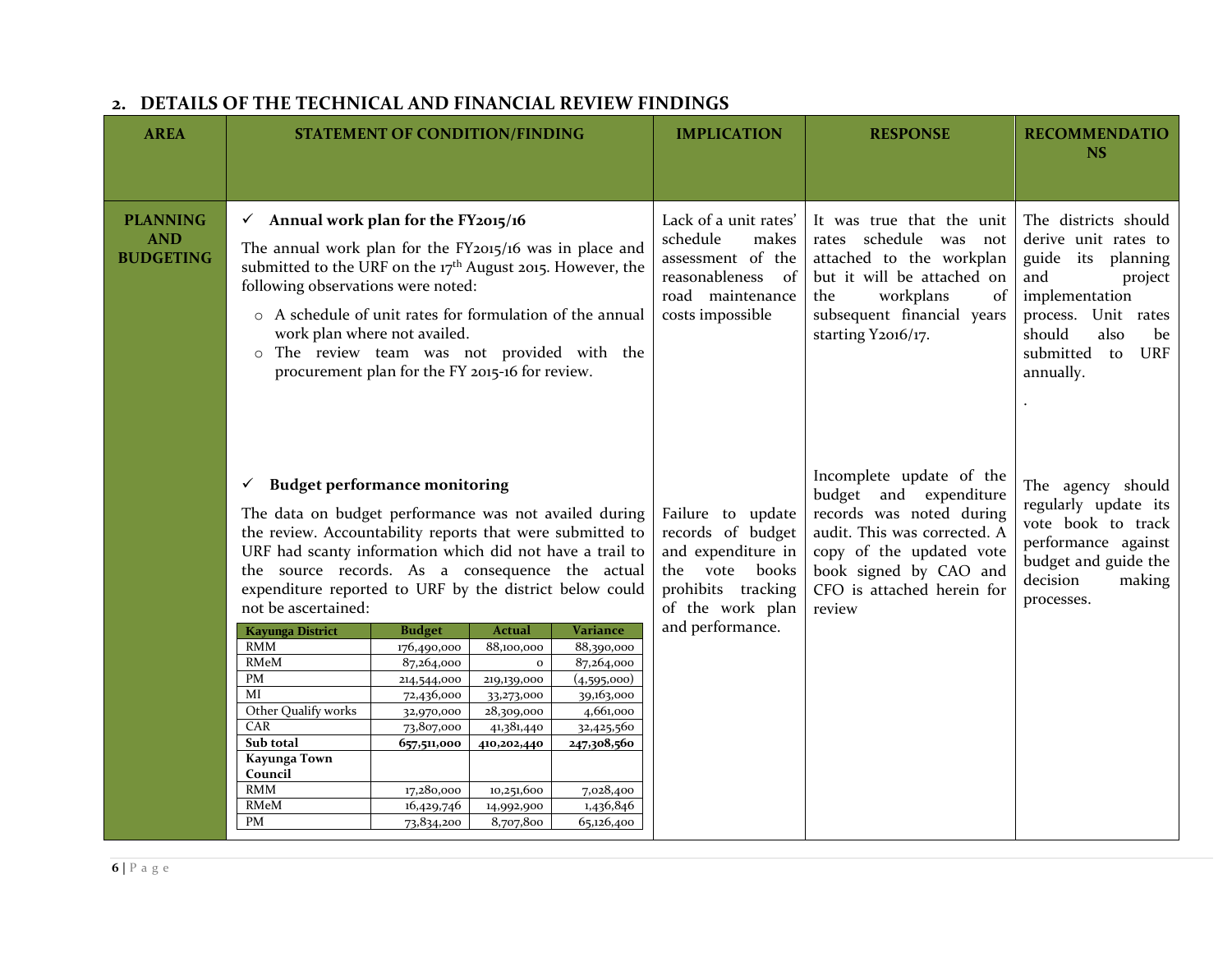| <b>AREA</b>                                                         | <b>STATEMENT OF CONDITION/FINDING</b>                                                                                                                                                                                                                                                                                                                                                                                                                                                                                                                                                                                                                                                                                                                                                                                                                                                                                                      | <b>IMPLICATION</b>                                                                                                                                                                                                                                                                                             | <b>RESPONSE</b>                                                                                                                                                                                                                                                                                                                          | <b>RECOMMENDATIO</b><br><b>NS</b>                                                                                                                                               |
|---------------------------------------------------------------------|--------------------------------------------------------------------------------------------------------------------------------------------------------------------------------------------------------------------------------------------------------------------------------------------------------------------------------------------------------------------------------------------------------------------------------------------------------------------------------------------------------------------------------------------------------------------------------------------------------------------------------------------------------------------------------------------------------------------------------------------------------------------------------------------------------------------------------------------------------------------------------------------------------------------------------------------|----------------------------------------------------------------------------------------------------------------------------------------------------------------------------------------------------------------------------------------------------------------------------------------------------------------|------------------------------------------------------------------------------------------------------------------------------------------------------------------------------------------------------------------------------------------------------------------------------------------------------------------------------------------|---------------------------------------------------------------------------------------------------------------------------------------------------------------------------------|
|                                                                     | MI<br>8,722,500<br>12,795,570<br>4,073,070<br>Other Qualify works<br>15,402,570<br>2,857,700<br>12,544,870<br>Sub total<br>90,209,586<br>135,742,086<br>45,532,500<br><b>Overall Total</b><br>337,518,146<br>793,253,086<br>455,734,940                                                                                                                                                                                                                                                                                                                                                                                                                                                                                                                                                                                                                                                                                                    |                                                                                                                                                                                                                                                                                                                |                                                                                                                                                                                                                                                                                                                                          |                                                                                                                                                                                 |
| <b>PROCUREME</b><br>NT OF<br><b>SUPPLIES</b>                        | Lack of a procurement plan and records<br>$\checkmark$<br>The audit team was not availed with the procurement plan<br>of the period under review hence taking the assumption that<br>there was no procurement plan in place.<br>Procurement records for the supply of materials used in<br>road maintenance activities were not availed by both the<br>District and the Town Council.                                                                                                                                                                                                                                                                                                                                                                                                                                                                                                                                                      | could<br>We-<br>not<br>ascertain whether<br>procurements were<br>undertaken in<br>$\mathbf{a}$<br>transparent<br>and<br>competitive<br>manner.                                                                                                                                                                 | A copy of the procurement<br>workplan is here provided<br>for review with the list of<br>prequalified<br>suppliers/contractors<br>for<br>construction materials.<br>Also<br>attached<br>are<br>procurement documents to<br>ascertain<br>that<br>proper<br>procedures of procurement<br>were followed in line with<br>the PPDA guidelines | The<br>Accounting<br>Officer should ensure<br>that<br>procurement<br>plans are prepared<br>and keep records for<br>all<br>procurements<br>undertaken.                           |
| <b>PROJECT</b><br><b>MANAGEMEN</b><br><b>TAND</b><br><b>CONTROL</b> | $\checkmark$ Lack of quality and cost control records<br>Clause $9$ (e) of the performance agreements stipulates that<br>the designated agencies must ensure that all maintenance<br>works are conducted in accordance with quality standards.<br>Kayunga DLG and Kayunga Town Council failed to<br>implement adequate quality and cost control procedures.<br>For example, there were no records of quality tests<br>conducted on materials utilised for the construction works<br>and neither was there any record of quality tests conducted<br>during project implementation.<br>In addition, there were no records of approval of sources of<br>construction materials such as gravel, approval of work<br>program, project specific progress reports, testing of<br>completed works, measurement of actual works done at<br>completion and project implementation management files<br>for the following key projects implementation: | Value<br>for<br>$\bullet$<br>money cannot<br>be ascertained<br>due to lack of<br>records<br>and<br>uncertainty on<br>the quality of<br>materials used.<br>There is poor<br>project<br>implementatio<br>n control.<br>There<br>is<br>a<br>possibility<br>of<br>misuse of funds<br>and<br>poor<br>accountability | No material testing was<br>undertaken<br>due<br>to<br>inadequate funding.<br>This<br>will however be improved<br>upon going forward to give<br>priority to quality control.<br>Progress reports for projects<br>prepared<br>by<br>the<br>are<br>appointed project managers<br>and signed off by CAO                                      | All works should be<br>executed<br>in<br>accordance<br>with<br>acceptable standards<br>in relation to design,<br>documentation and<br>testing suitability of<br>materials used. |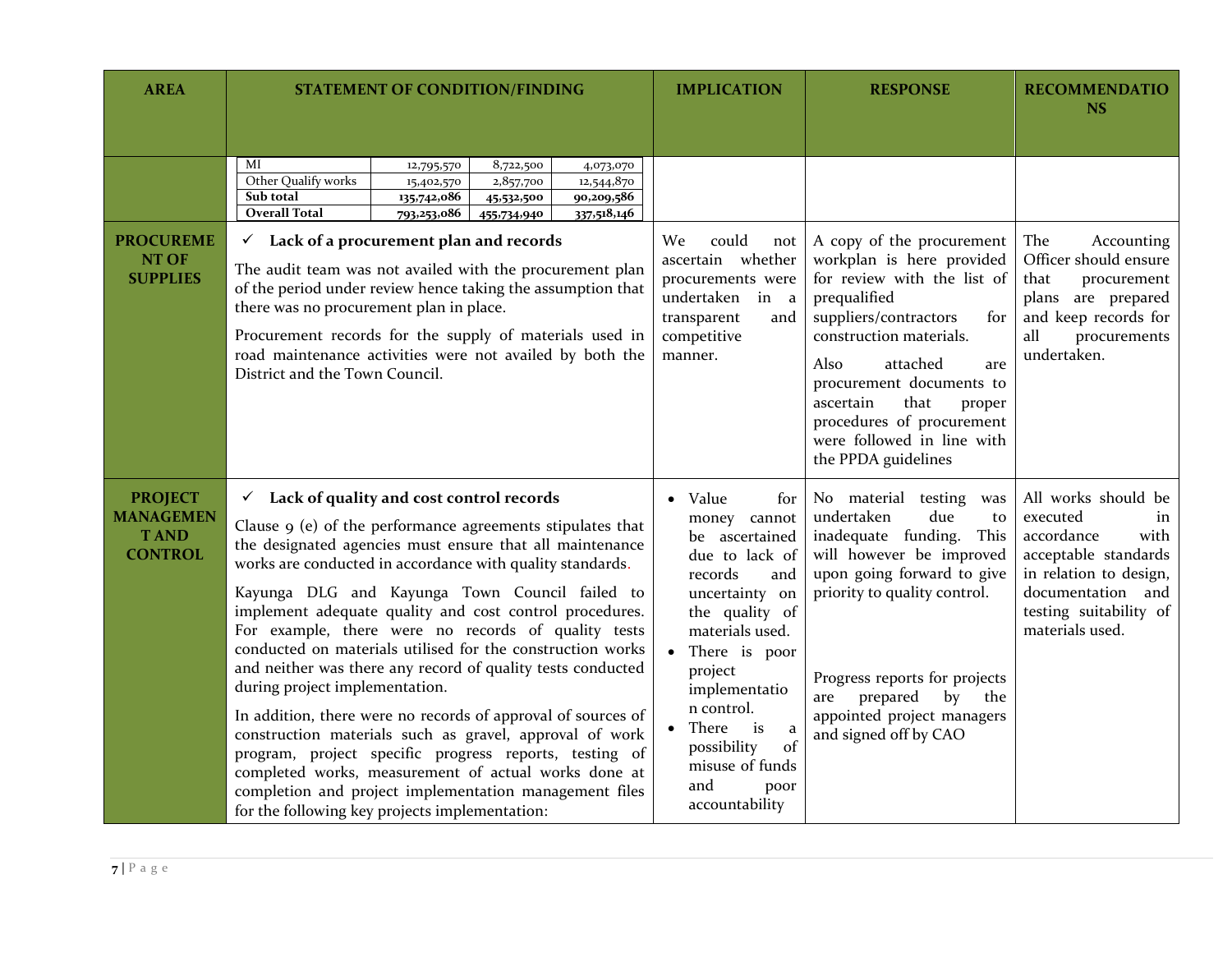| <b>AREA</b>                                              | <b>STATEMENT OF CONDITION/FINDING</b>                                                                                                                                                                                                                                                                                                                         | <b>IMPLICATION</b>                                                                                                               | <b>RESPONSE</b>                                                                                                                                                                                                    | <b>RECOMMENDATIO</b><br><b>NS</b>                                                                                                                        |
|----------------------------------------------------------|---------------------------------------------------------------------------------------------------------------------------------------------------------------------------------------------------------------------------------------------------------------------------------------------------------------------------------------------------------------|----------------------------------------------------------------------------------------------------------------------------------|--------------------------------------------------------------------------------------------------------------------------------------------------------------------------------------------------------------------|----------------------------------------------------------------------------------------------------------------------------------------------------------|
|                                                          |                                                                                                                                                                                                                                                                                                                                                               |                                                                                                                                  |                                                                                                                                                                                                                    |                                                                                                                                                          |
|                                                          | PM of Galilaya-Nakatuli-Bbale road (35 km)-<br>$UGX2ooM/=$<br>PM of Byerwanjo road (900 m) - UGX32M/=                                                                                                                                                                                                                                                         |                                                                                                                                  |                                                                                                                                                                                                                    |                                                                                                                                                          |
|                                                          | Discrepancies in unit rates used in Kayunga TC<br>$\checkmark$                                                                                                                                                                                                                                                                                                |                                                                                                                                  |                                                                                                                                                                                                                    |                                                                                                                                                          |
|                                                          | Section 26 of the URF Budgeting Guidelines gives tabulated<br>estimates of unit rates various road maintenance activities.                                                                                                                                                                                                                                    |                                                                                                                                  |                                                                                                                                                                                                                    | Kayunga TC should<br>align the unit rates                                                                                                                |
|                                                          | From this, the lower and upper limits for periodic<br>maintenance in central Uganda are expected to be UGX<br>8M/= and UGX uM/= per km maintained respectively<br>whereas for 600mm-diam culvert installations the range is<br>$120,000/$ = and $160,000/$ =. Therefore, Kayunga TC was<br>expected to undertake periodic maintenance within those<br>ranges. |                                                                                                                                  |                                                                                                                                                                                                                    | used to those in the<br>URF planning and<br>budgeting guide.<br>In addition, a final<br>account of the PM of<br>Byerwanjo<br>road<br>should be provided. |
|                                                          | Therefore the periodic maintenance of Byerwanjo road<br>(900m) including the culvert installation should have cost<br>on average UGX $16M$ = and not the $32M$ = presented by the<br>sub-agency                                                                                                                                                               | activities<br>for<br>outside the work<br>plan                                                                                    |                                                                                                                                                                                                                    |                                                                                                                                                          |
| <b>FINANCIAL</b><br><b>MANAGEMEN</b><br><b>T RECORDS</b> | $\checkmark$ Inadequately supported expenditure<br>Contrary to S 181 of the Treasury Accounting Instructions,<br>payments amounting to UGX74,740,000/= lacked vital<br>supporting documents. Summary is in appendix I<br>attached.<br>Discrepancies in accountability records and<br>$\checkmark$                                                             | It is not possible to<br>ascertain whether<br>funds advanced for<br>the activities were<br>put to the right<br>purpose.          | Accountabilities were with<br>OAG external auditors at<br>the time of the audit. They<br>are now available for review.<br>Internal audit is compiling a<br>report for review by URF.                               | Accountabilities<br>for<br>the funds should be<br>attached<br>to<br>the<br>payment vouchers.                                                             |
|                                                          | reports<br><b>Section 5 (b)</b> (i) of the performance agreement<br>requires the DA to provide comprehensive and<br>satisfactory accountability reports for the funds<br>disbursed in a form prescribed by URF. A review of the<br>accountability records revealed the following:<br>The financial accountability reports were prepared<br>$\circ$            | Submission<br>of<br>inaccurate reports<br>makes it difficult to<br>physical<br>monitor<br>and<br>financial<br>performance of the | The<br>accountability<br>Q <sub>4</sub><br>submitted to URF on 21st<br>September 2016 had a<br>cumulative figure of UGX<br>582,740,918<br>actual<br>as<br>released during FY2015/16.<br>At the time of the review, | Accountability<br>reports of the district<br>should be reviewed<br>corrected<br>and<br>resubmitted to<br>the<br>URF.                                     |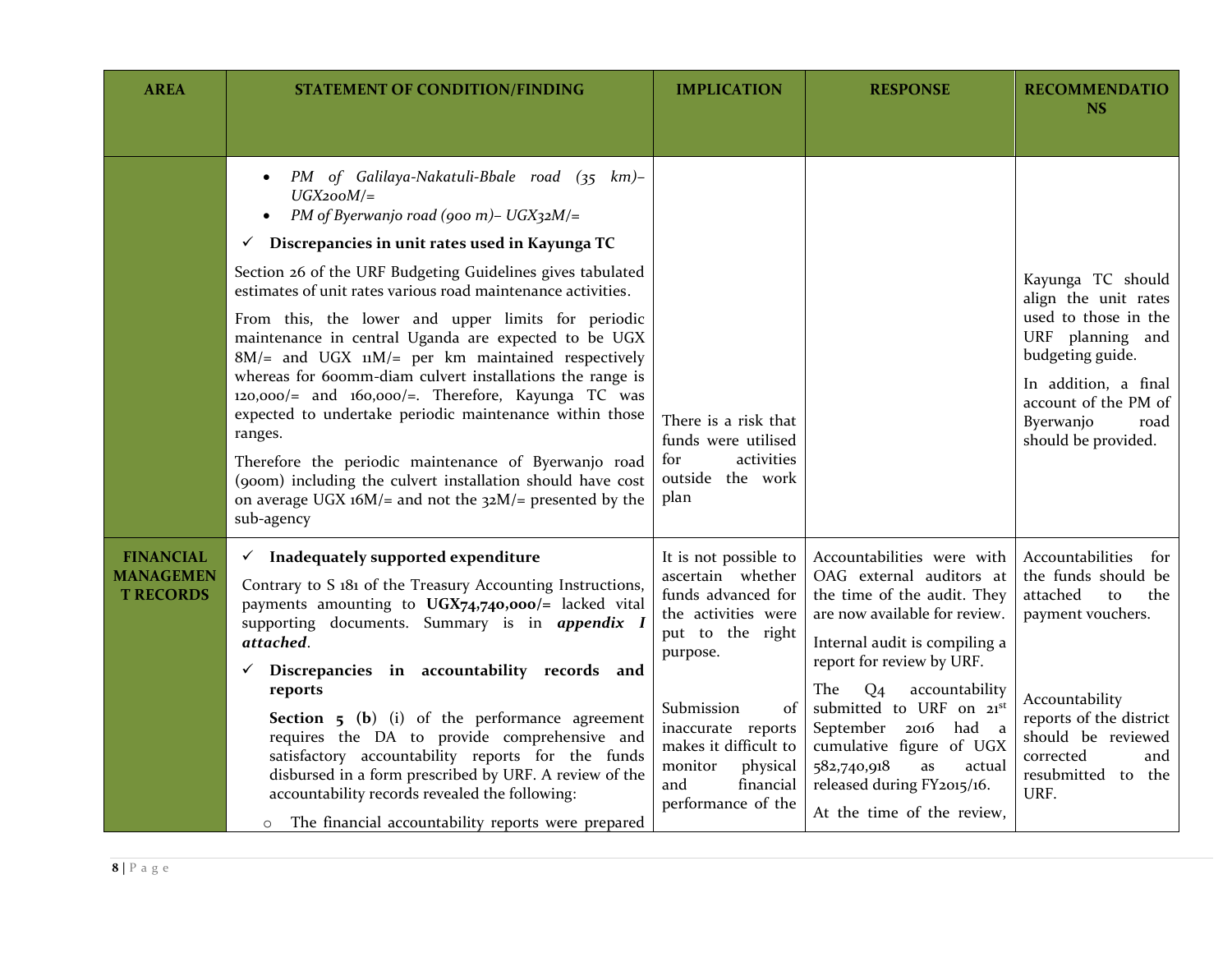| <b>AREA</b> | <b>STATEMENT OF CONDITION/FINDING</b>                                                                                                                                                                                                                                                                                                                                                                                                                                                                                                                                                                                                                                                                                                                                         | <b>IMPLICATION</b>                                                                                                                                                           | <b>RESPONSE</b>                                                                                                                                                                                                                                                                                    | <b>RECOMMENDATIO</b><br><b>NS</b>                                                                                                                                                              |
|-------------|-------------------------------------------------------------------------------------------------------------------------------------------------------------------------------------------------------------------------------------------------------------------------------------------------------------------------------------------------------------------------------------------------------------------------------------------------------------------------------------------------------------------------------------------------------------------------------------------------------------------------------------------------------------------------------------------------------------------------------------------------------------------------------|------------------------------------------------------------------------------------------------------------------------------------------------------------------------------|----------------------------------------------------------------------------------------------------------------------------------------------------------------------------------------------------------------------------------------------------------------------------------------------------|------------------------------------------------------------------------------------------------------------------------------------------------------------------------------------------------|
|             |                                                                                                                                                                                                                                                                                                                                                                                                                                                                                                                                                                                                                                                                                                                                                                               |                                                                                                                                                                              |                                                                                                                                                                                                                                                                                                    |                                                                                                                                                                                                |
|             | and signed off by the District Engineer and not the<br>Head of Finance. This undermines independence of<br>functions in financial and technical management.<br>A comparison of the total expenditure recorded in<br>$\circ$<br>the accountability reports (UGX455,532,500/=)<br>against the actual release during the financial year<br>$(UGX_582,470,918/=)$ revealed a variance of<br>UGX126,938,418/= which is not recorded as an<br>unspent balance in the records.                                                                                                                                                                                                                                                                                                       | district.                                                                                                                                                                    | the cashbooks and bank<br>reconciliation<br>statements<br>were prepared but not<br>certified by the CFO and<br>CAO. These were later<br>certified as required and are<br>available for review.<br>The Q4 report was prepared<br>and submitted to URF on<br>21 <sup>st</sup> September 2016. A copy |                                                                                                                                                                                                |
|             | Failure<br>certify<br>cashbooks<br>$\checkmark$<br>to<br>and<br>bank<br>reconciliation statements<br>Section 6.4.2.6 of the LGFAM, 2007 requires that bank<br>reconciliation to be prepared not later than fifteen days<br>after the end of each month. The statement should also be<br>certified by the Head of Finance. Although the cash books<br>and bank reconciliation statements were prepared, they do<br>show the preparer and were not certified by the CFO.                                                                                                                                                                                                                                                                                                        | Lapses<br>in<br>reconciliation may<br>result in loss of<br>cash<br>without<br>detection.                                                                                     | of receipt acknowledgement<br>is attached.<br>performance<br>Annual<br>agreements<br>are<br>always<br>signed with the subagents to<br>ensure<br>proper<br>accountability<br>and<br>utilisation of URF funds. In<br>addition,<br>periodic<br>inspections are undertaken                             | Bank reconciliations<br>should be prepared<br>and certified by CFO<br>and CAO.                                                                                                                 |
|             | Non submission of accountability reports to URF<br>✓<br>Section $5$ (b)(i) of the performance agreement between<br>Uganda Road Fund and Agago District Local Government<br>requires the DA to have provided a comprehensive and<br>satisfactory accountability reports for the funds disbursed in<br>a form a form prescribed by URF. A review of the<br>accountability report submission status as at 31 <sup>st</sup> July 2016<br>revealed that Kayunga DLG has not submitted Q4 FY 15/16<br>accountability report as required.<br>Lack of proper measures to enforce accountability<br>$\checkmark$<br>of URF funds disbursed to sub agencies<br>The team was not availed with accountability reports of all<br>sub-agencies. The sub agencies only issue acknowledgement | There is non-<br>compliance of<br>with<br>the<br>performance<br>agreement.<br>There is a risk<br>that funds have<br>utilised<br>been<br>for<br>activities<br>not in the work | by the District Internal<br>Auditor to ensure value for<br>money.                                                                                                                                                                                                                                  | The<br>CAO<br>should<br>ensure that proper<br>accountability<br>measures for funds<br>disbursed<br>sub<br>to<br>agencies are put in<br>place to avoid loss of<br>road<br>maintenance<br>funds. |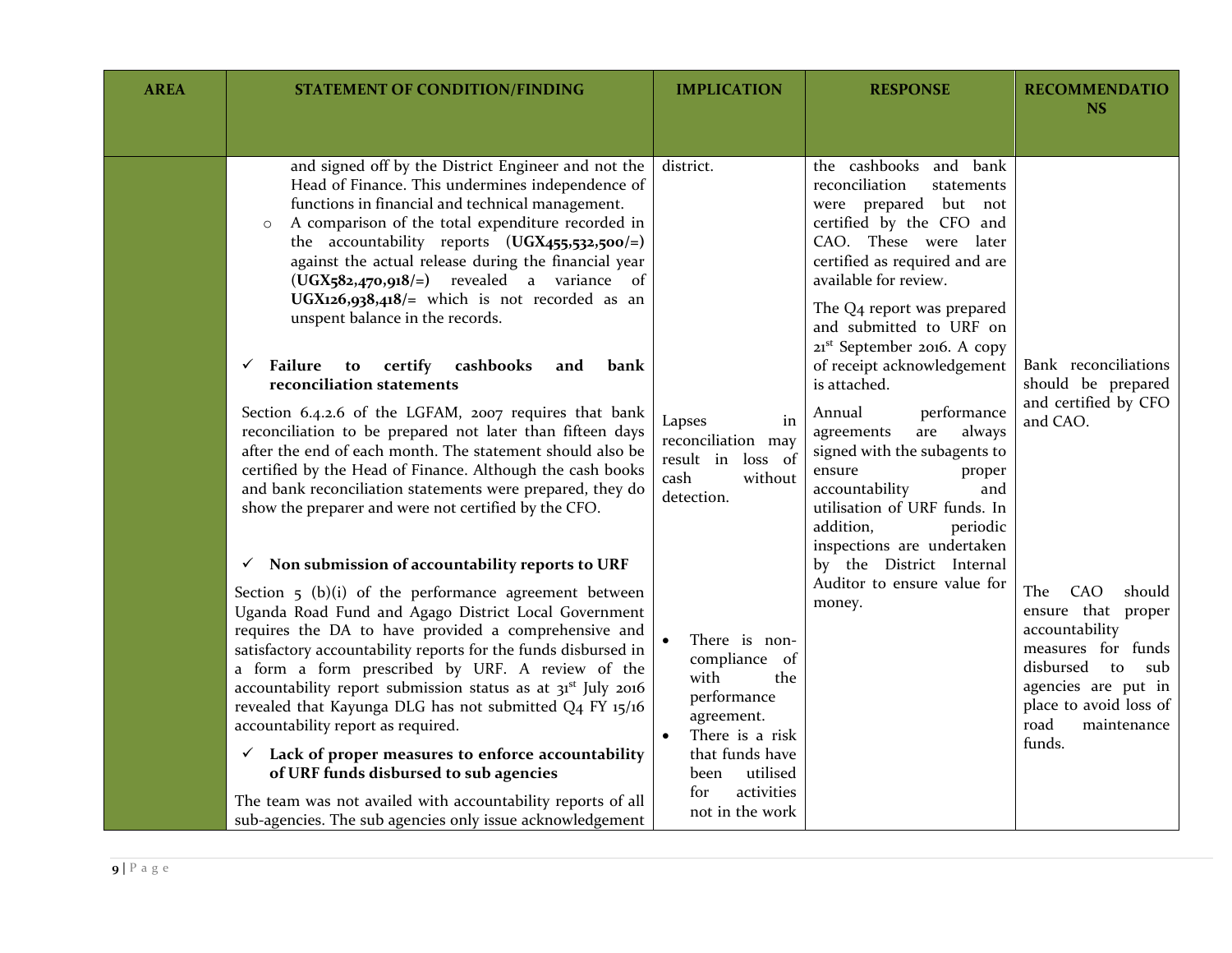| <b>AREA</b>                                                       | <b>STATEMENT OF CONDITION/FINDING</b>                                                                                                                                                                                                                                                                                                                                                                                                                                                                                                              | <b>IMPLICATION</b>                                                                                                                                                 | <b>RESPONSE</b>                                                                                                                                                                                                                                                                                                                                                                                                                                                                                                                                                                                                                                                                                      | <b>RECOMMENDATIO</b><br>NS                                                                                                                                                                                                     |
|-------------------------------------------------------------------|----------------------------------------------------------------------------------------------------------------------------------------------------------------------------------------------------------------------------------------------------------------------------------------------------------------------------------------------------------------------------------------------------------------------------------------------------------------------------------------------------------------------------------------------------|--------------------------------------------------------------------------------------------------------------------------------------------------------------------|------------------------------------------------------------------------------------------------------------------------------------------------------------------------------------------------------------------------------------------------------------------------------------------------------------------------------------------------------------------------------------------------------------------------------------------------------------------------------------------------------------------------------------------------------------------------------------------------------------------------------------------------------------------------------------------------------|--------------------------------------------------------------------------------------------------------------------------------------------------------------------------------------------------------------------------------|
|                                                                   |                                                                                                                                                                                                                                                                                                                                                                                                                                                                                                                                                    |                                                                                                                                                                    |                                                                                                                                                                                                                                                                                                                                                                                                                                                                                                                                                                                                                                                                                                      |                                                                                                                                                                                                                                |
|                                                                   | receipt for funds from URF but they do not account for<br>them.                                                                                                                                                                                                                                                                                                                                                                                                                                                                                    | plan                                                                                                                                                               |                                                                                                                                                                                                                                                                                                                                                                                                                                                                                                                                                                                                                                                                                                      |                                                                                                                                                                                                                                |
|                                                                   |                                                                                                                                                                                                                                                                                                                                                                                                                                                                                                                                                    | This may result<br>into a financial loss<br>hinder<br>and<br>of<br>achievement<br>road maintenance<br>objectives.                                                  |                                                                                                                                                                                                                                                                                                                                                                                                                                                                                                                                                                                                                                                                                                      |                                                                                                                                                                                                                                |
| <b>EVALUATION</b><br><b>OF PROJECTS</b><br><b>IMPLEMENTE</b><br>D | $\checkmark$ Physical inspection of projects<br>Clause 9 (k) of the performance agreements required<br>Kayunga DLG to install appropriate signage at the beginning<br>and end of every road on all road works under URF funding.<br>The signage should show road name, funder, financial year,<br>length of the road, activity being undertaken and the road<br>management type. Kayunga DLG did not install any signage<br>on all the district roads that were inspected.                                                                         | This implies lack of<br>compliance<br>with<br>guidelines<br>and<br>performance<br>agreements.                                                                      | At the time of the review,<br>the signage along Galilaya-<br>Nakatuli-Bbale road had not<br>been installed. However, it<br>was later printed and fixed<br>as in the photo attached.<br>Going forward, the District<br>shall ensure that all major<br>projects have information<br>signage installed.<br>The District follows MoWT<br>for<br>standards for road works<br>but it lacks the key road<br>equipment such as a roller,<br>excavator and water bowser<br>to achieve better quality of<br>works.<br>asset value hence<br>Galilaya-Nakatuli-Bbale<br>road was proposed for<br>rehabilitation to the MoWT<br>under<br>the<br>regional<br>rehabilitation<br>programme<br>but no action has been | Kayunga DLG should<br>place signage on all<br>major projects as a<br>standard practice.                                                                                                                                        |
|                                                                   | Clause 9 (e) of the performance agreements stipulates that<br>the designated agencies must ensure that all maintenance<br>works are conducted in accordance with the relevant quality<br>standards. Field inspections revealed that;<br>Backfill for culvert installations was undertaken<br>$\circ$<br>with inadequate or no compaction leading to loss of<br>material,<br>The carriageway width of Galilaya-Nakatuli-Bbale<br>$\circ$<br>road $(35 km)$ was on average 3.5m as opposed to the<br>minimum requirement of 4.5m for District roads. | Failure to follow<br>standard practices<br>means value<br>money cannot be<br>guaranteed due to<br>substandard<br>output.<br>Risk of extended<br>damage on the road |                                                                                                                                                                                                                                                                                                                                                                                                                                                                                                                                                                                                                                                                                                      | The agency should<br>follow the<br>MoWT<br>standards as a guide<br>for<br>project<br>implementation<br>Kayunga DLG should<br>allocate more funds<br>to the maintenance<br>of Galilaya-Nakatuli-<br><b>Bbale</b><br>road<br>and |
|                                                                   | Field inspections revealed that the Galilaya-Nakatuli-Bbale<br>road requires full rehabilitation and upgrade to the national<br>roads grid based on its traffic flow characteristics.<br>The hard pan rock outcrop at chainage 31+900 along                                                                                                                                                                                                                                                                                                        | increased<br>maintenance costs.                                                                                                                                    |                                                                                                                                                                                                                                                                                                                                                                                                                                                                                                                                                                                                                                                                                                      | undertake for<br>full<br>regravelling of the<br>road with drainage<br>upgrade. Or, the road<br>can be proposed for                                                                                                             |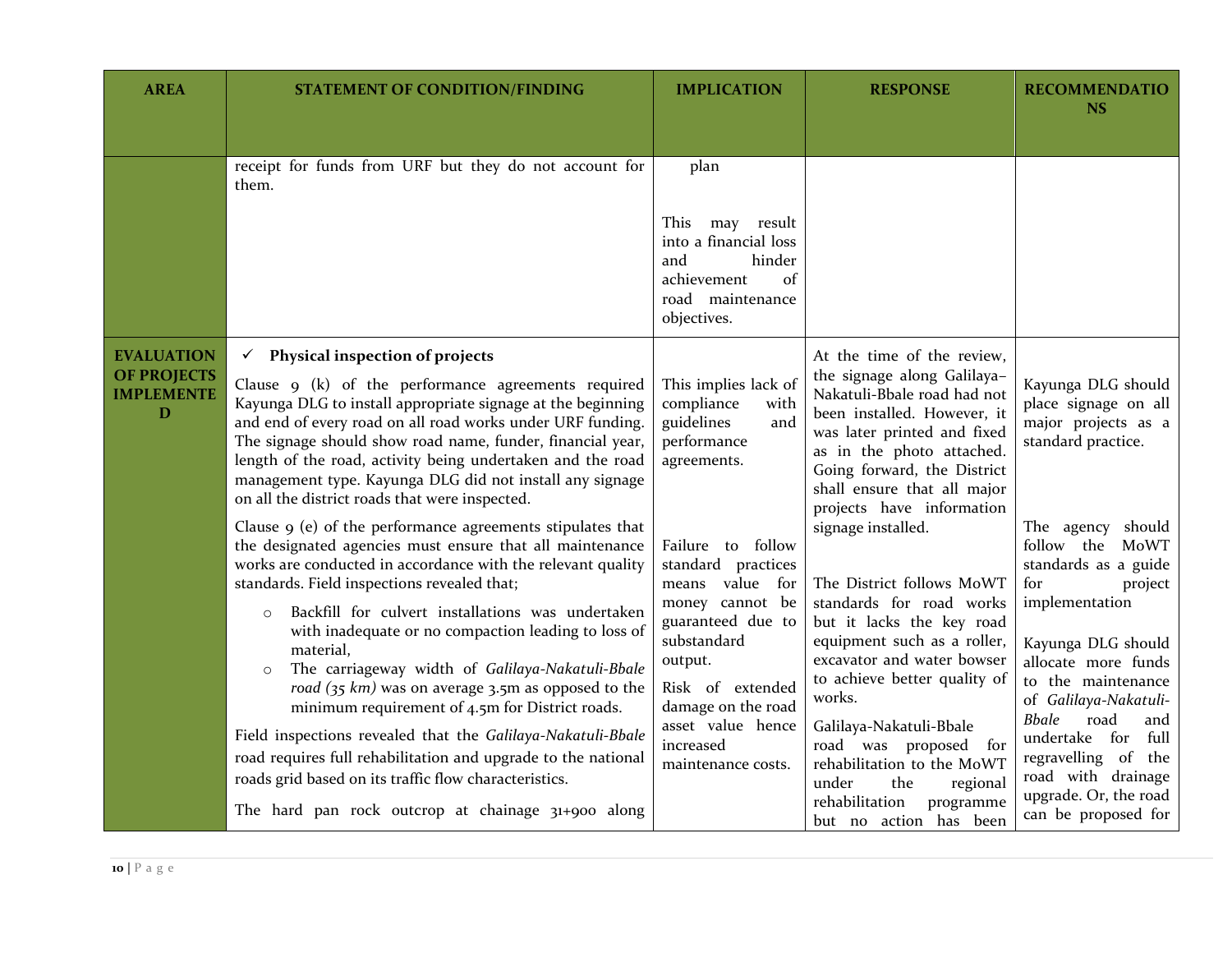| <b>AREA</b>      | <b>STATEMENT OF CONDITION/FINDING</b>                                                                                                                                                                                                                                            | <b>IMPLICATION</b>                                                                                              | <b>RESPONSE</b>                                                                                                                                                                                                                                 | <b>RECOMMENDATIO</b><br><b>NS</b>                                                                                                                                                                                   |
|------------------|----------------------------------------------------------------------------------------------------------------------------------------------------------------------------------------------------------------------------------------------------------------------------------|-----------------------------------------------------------------------------------------------------------------|-------------------------------------------------------------------------------------------------------------------------------------------------------------------------------------------------------------------------------------------------|---------------------------------------------------------------------------------------------------------------------------------------------------------------------------------------------------------------------|
|                  | Galilaya-Nakatuli-Bbale<br>urgently<br>requires<br>filling<br>by<br>gravelling to improve the motorability and road safety.<br>Routine manual maintenance was generally found to be<br>underperforming on all the roads inspected.                                               |                                                                                                                 | taken and yet the district<br>does not have sufficient<br>funds for the rehabilitaon.<br>road<br>already<br>The<br>is<br>proposed for upgrade to<br>National roads standard.<br>Road gangs were recruited<br>to undertake RMM                   | upgrade onto<br>the<br>national roads grid.<br>The agency should<br>deployment<br>ensure<br>supervision of<br>and<br>road<br>gangs<br>to<br>undertake RMM.                                                          |
| <b>OVERSIGHT</b> | Uncertainty on oversight function of the internal<br>✓<br>audit and DRC<br>Section 10(b) of the Performance agreements requires the<br>DA to granting URF access to internal audit reports and<br>DRC activities for the period under review. These reports<br>were not availed. | Inability<br>to<br>ascertain adequacy<br>of<br>oversight<br>on<br>road maintenance<br>funds.                    | The attendance and minutes<br>of DRC are provided for<br>review as per attached.<br>The internal audit report is<br>attached for review                                                                                                         | Audit<br>Internal<br>to<br>adequate<br>ensure<br>oversight<br>on both<br>financial<br>management<br>and<br>technical aspects of<br>road<br>maintenance<br>activities<br>and<br>regularly<br>avail<br>reports to URF |
| <b>CAPACITY</b>  | $\checkmark$ Capacity to implement projects<br>Kayunga DLG did not have a District Engineer but rather<br>used the services of the Water Officer                                                                                                                                 | Poor planning and<br>inability to properly<br>implement<br>road<br>maintenance<br>programs<br>by<br>Kayunga DLG | The District has tried to<br>advertise and recruit the DE<br>failed to get a<br>but<br>competent candidate as per<br>the specified requirements.<br>The post shall be re-<br>advertised with approval<br>from the ministry of public<br>service | The agency should<br>recruit<br>competent<br>and adequate staff to<br>manage<br>road<br>maintenance works.                                                                                                          |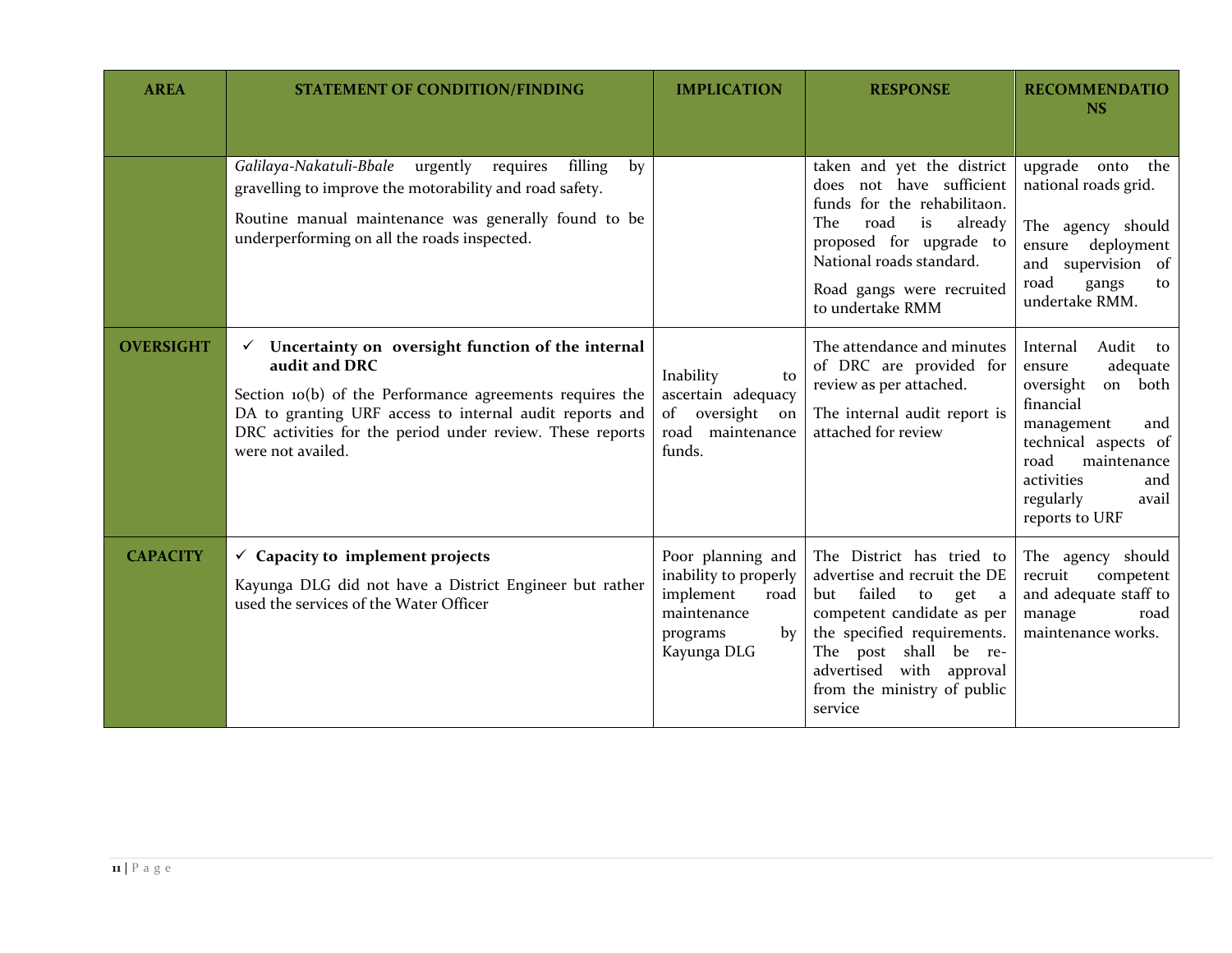## <span id="page-11-0"></span>**3. SPECIFIC TECHNICAL REVIEW FINDINGS ON SELECTED ROADS INSPECTED**

## <span id="page-11-1"></span>**3.1 Periodic maintenance of Galilaya-Nakatuli-Bbale road (35 km)**

| <b>Planned amount (UGX)</b>              | $200,000,000/$ =     |  |
|------------------------------------------|----------------------|--|
| <b>Actual sum (UGX)</b>                  | Not on file          |  |
| Variance                                 | N/A                  |  |
| <b>Start date</b>                        | Not on file          |  |
| <b>Completion date</b>                   | Not on file          |  |
| Management type                          | Force Account        |  |
| <b>Supervisor</b>                        | District Engineer    |  |
| <b>Activity done</b>                     | Periodic maintenance |  |
| <b>Project Description and Condition</b> |                      |  |

The project is a 35 km unpaved district road with a 6m wide roadway. The road traverses a flat terrain. The road received periodic maintenance by reshaping, gravelling (15km) and major drainage improvements via culvert installations (16 lines of 6m-wide 600mm diam.) estimated to cost UGX  $200M/\varepsilon$ .

At the time of the review, the road was at a fair service level and motorable through the entire stretch.

### **Review Findings**

- Lack of detailed specific project implementation records such as progress reports, resource allocation schedules, BOQs, final accounts, site meeting records, time sheets etc.,
- Lack of project information signage,
- The gravel utilised on the project was not tested for quality assurance,
- Installed culverts lacked inspection certificates,
- The road requires full regravelling to cater for current traffic volumes,
- The rock outcrop at 31+900 requires filling by gravel to improve road safety and serviceability,
- Culvert backfill received inadequate compaction, and
- Inadequate routine manual maintenance.

## **Photographs from field inspection of Galilaya-Nakatuli-Bbale road (35 km)**



Ch. 4+100: Gravelled section with inadequate RMM Ch. 16+600: Poorly compacted culvert backfill







Ch. 20+600: Lack of RMM Ch. 30+200: Sections opened in Q4 of FY2015/16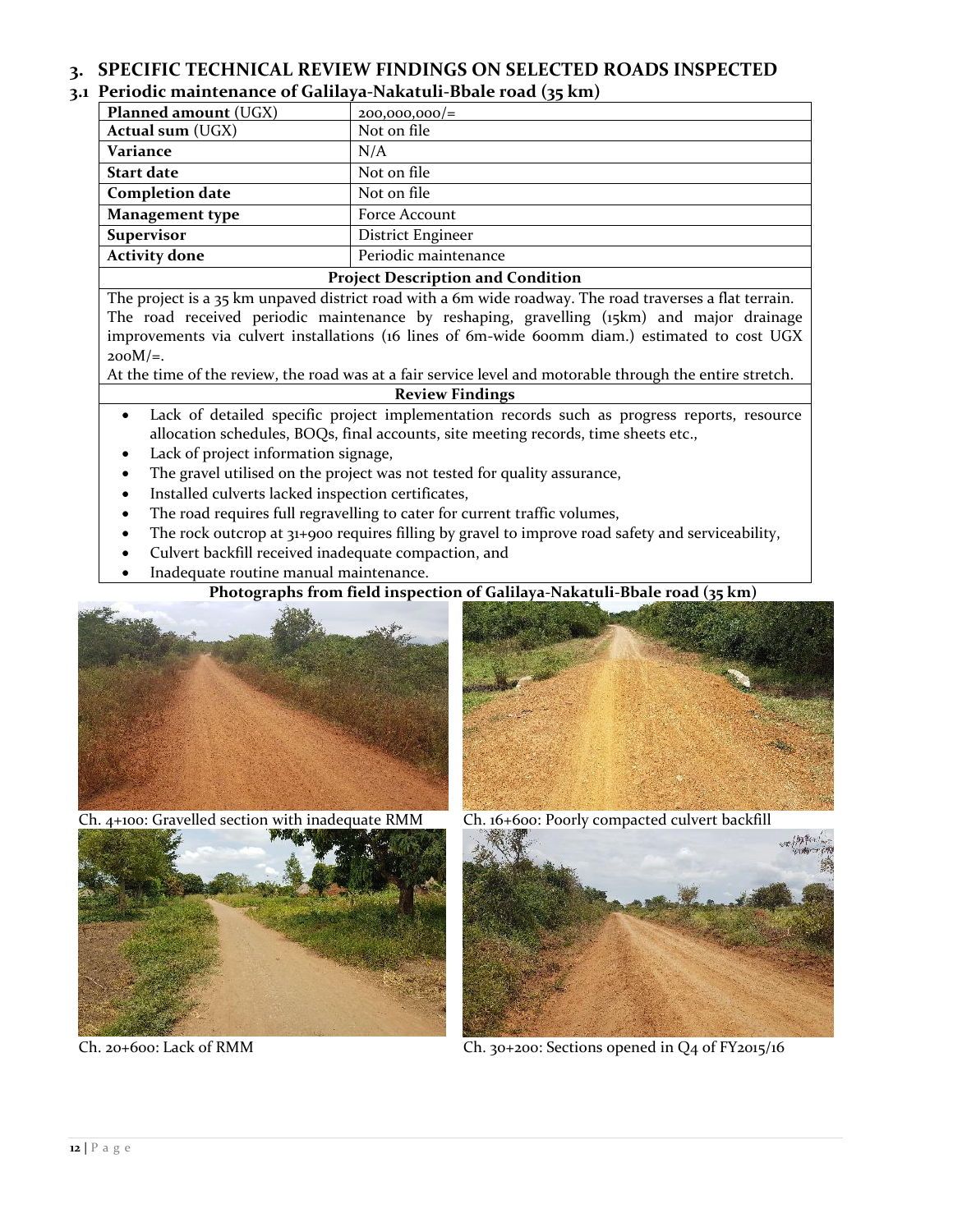

Ch. 31+900: Rock outcrop requiring gravel filling Ch. 31+900: Rock outcrop requiring gravel filling



## <span id="page-12-0"></span>**3.2 Periodic maintenance of Byerwanjo road (0.9 km) in Kayunga TC**

| <b>Planned amount (UGX)</b>              | $32,473,400/=$       |  |  |
|------------------------------------------|----------------------|--|--|
| <b>Actual sum (UGX)</b>                  | Not on record        |  |  |
| Variance (UGX)                           | N/A                  |  |  |
| <b>Start date</b>                        | Not on file          |  |  |
| <b>Completion date</b>                   | Not on file          |  |  |
| Management type                          | Force Account        |  |  |
| <b>Supervisor</b>                        | Town Engineer        |  |  |
| <b>Activity done</b>                     | Periodic maintenance |  |  |
| <b>Project Description and Condition</b> |                      |  |  |

The project is a 900m unpaved urban road with a 7m wide roadway. The road traverses a flat terrain. The road received periodic maintenance by reshaping, full regravelling and major drainage improvements via culvert installations (3 lines of 7m-wide 600mm diam.) estimated to cost UGX 32M/=. At the time of the review, the road was at a good service level and motorable through the entire stretch.

#### **Review Findings**

- Lack of detailed specific project implementation records such as progress reports, resource allocation schedules, final accounts, site meeting records, time sheets etc.,
- The gravel utilised on the project was not tested for quality assurance,
- Relatively high rate for periodic maintenance, and
- Installed culverts lacked inspection certificates.

## **Photographs from field inspection of Byerwanjo road (0.9 km) in Kayunga TC**



Ch. 0+000: Project information signage Ch. 0+000: Drainage improvements

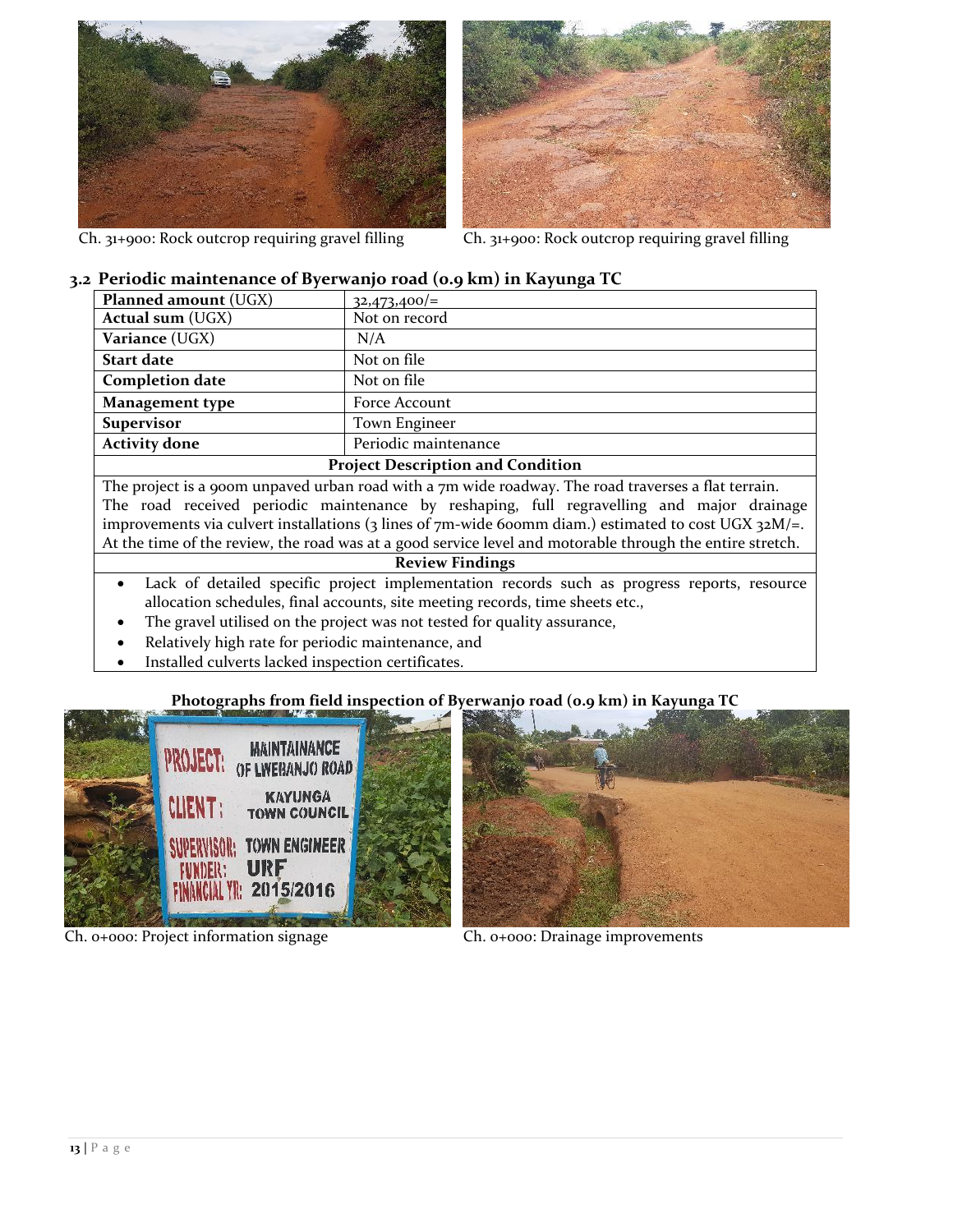



Ch. 0+380: Gravelled sections Ch. 0+850: Gravelled sections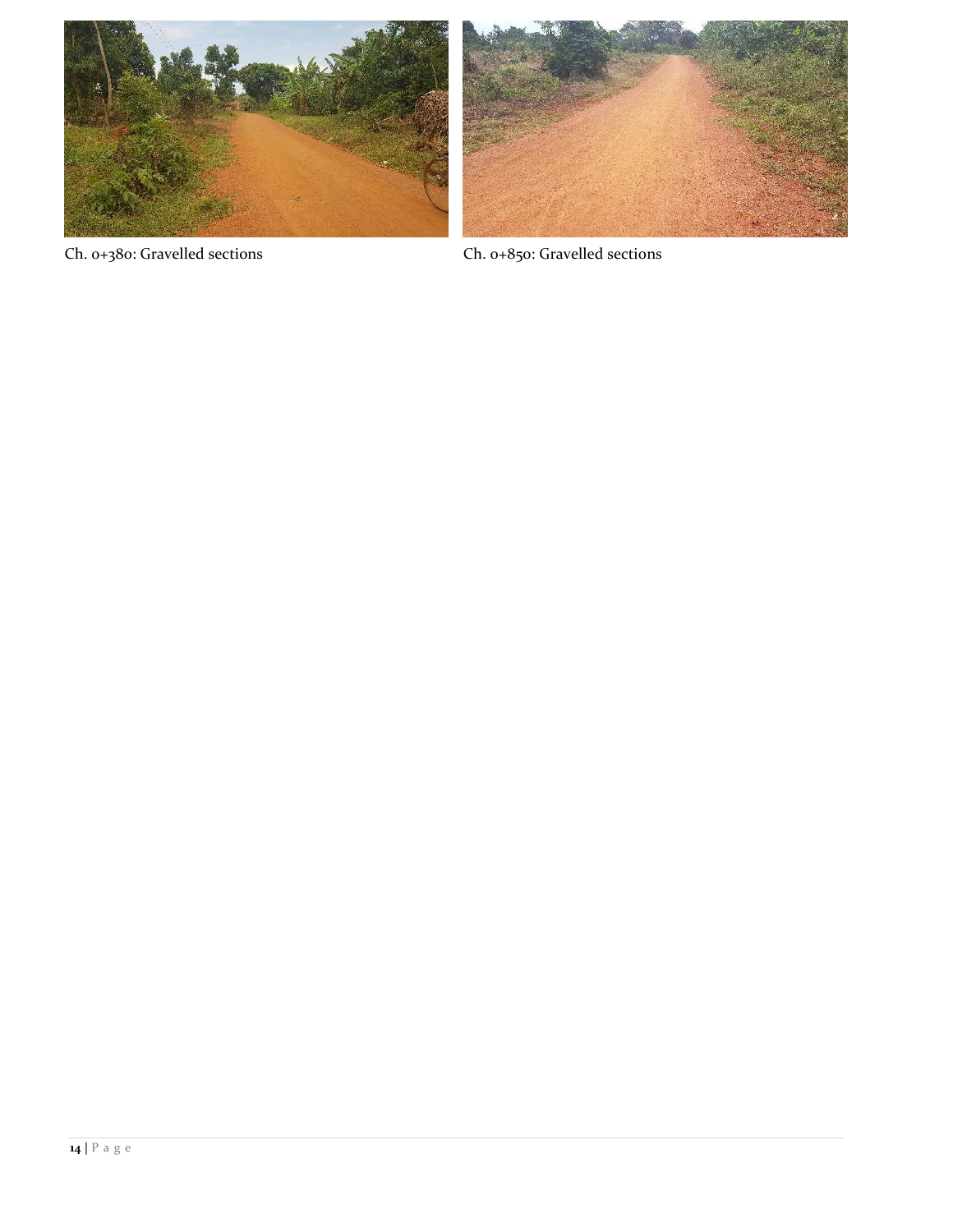# <span id="page-14-0"></span>**4. APPENDICES**

<span id="page-14-1"></span>

| 4.1 | Appendix I - Schedule of inadequately supported expenditure |  |
|-----|-------------------------------------------------------------|--|
|     |                                                             |  |

<span id="page-14-2"></span>

| <b>Beneficiary</b>         | PV No      | Amount     | <b>Purpose</b>                                                              | Comment           |
|----------------------------|------------|------------|-----------------------------------------------------------------------------|-------------------|
|                            |            |            |                                                                             |                   |
| Rama Gapco Service Limited | 14/11/2015 | 15,000,000 | Supply of fuel for periodic<br>of<br>maintenance<br>Galiraya-<br>Baale road | No accountability |
| Drate Edema Robert         | 9/8/2015   | 26,495,000 | of<br>Costs of maintenance<br>Galiraya-Nakatuli-Baale raod                  | No accountability |
| Rama Gapco Service Limited | 12/8/2015  | 28,945,000 | $\alpha$ f<br>for<br>maintenance<br>Fuel<br>Galiraya-Nakatuli-Baale road    | No accountability |
| Rama Gapco Service Limited | 19/6/2016  | 4,300,000  | Fuel for road works                                                         | No accountability |
| <b>TOTAL</b>               |            | 74,740,000 |                                                                             |                   |